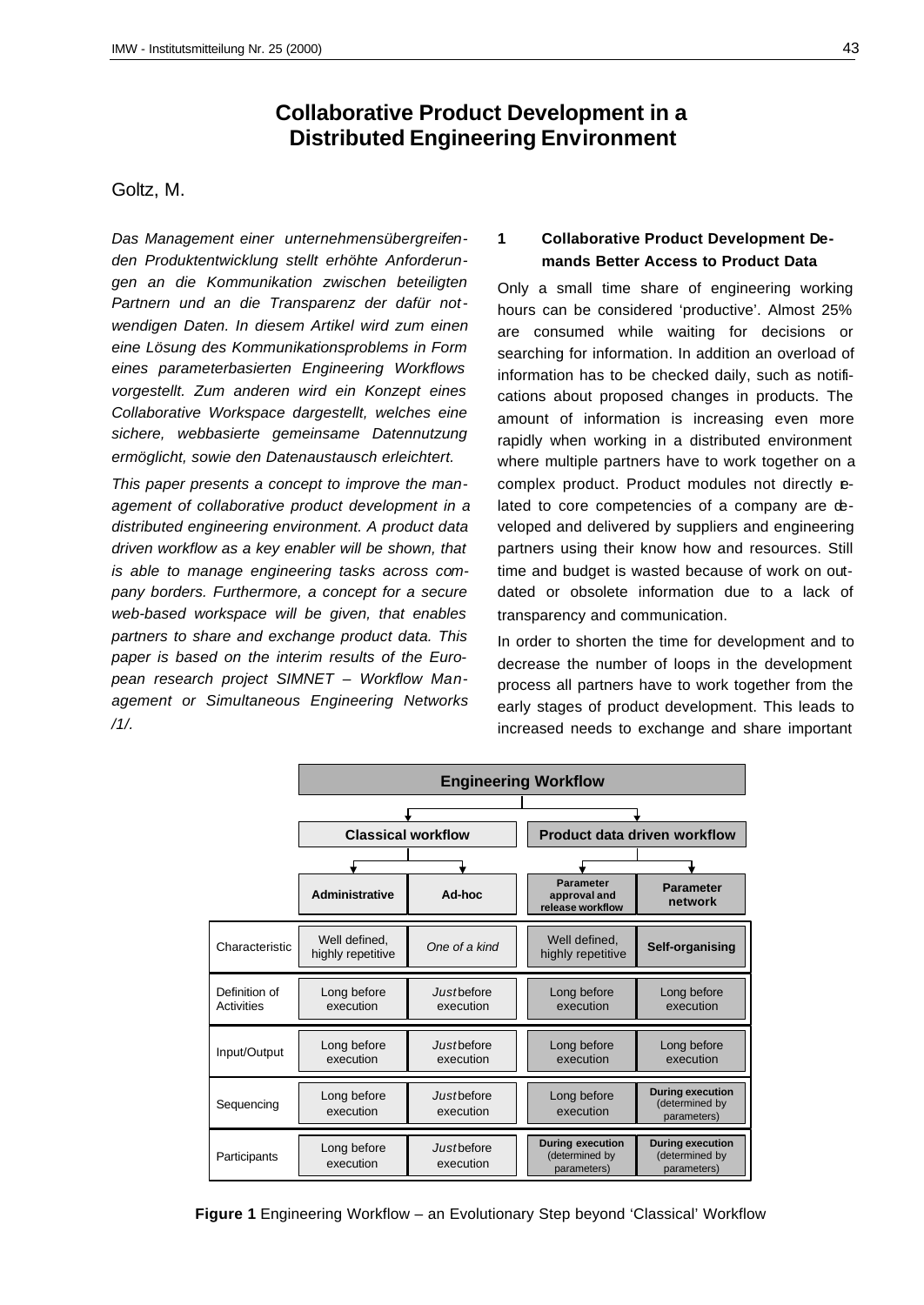and correct information among partners.

Today's product data management (PDM) systems provide powerful functionality regarding the management of complex product data. However, most often such systems are focusing on a single company-centric solution, not taking into account the variety of systems used at partner sites in the supply chain. One can easily imagine problems regarding the interoperability when starting to cooperate with partners.

Duplication of data on different sites or to a central data repository might be a solution. However, it does not overcome the problem sufficiently because still consistency of data can hardly be ensured. Furthermore, a solution supporting engineering activities across company borders is required, that facilitates the communication between the different partners.

## **2 Parameters – Key Enabler for Product Data Driven Engineering Workflows**

Within the SIMNET project the workflow management functionality of a state of the art PDM system has been improved towards an engineering workflow system supporting the engineering cooperation within the supply chain. Within the context of SIMNET the following definition of an engineering workflow can be given (**Figure 1**):

*Engineering workflow consists of a combination of 'classical' and product data controlled workflow, where the 'classical' workflow reflects document based administrative and ad-hoc workflows (e.g. ECR/ECO<sup>1</sup> based engineering change procedures), while the parameter controlled workflow consists of parameter based approval and release procedures as well as activity routing by means of a parameter network. /2/*

Parameters describe attributes and properties of product components as well as relations between them along the life-cycle of a product. Three different categories of parameters can be determined:

- functional parameters (e.g. engine power),
- geometrical parameters (e.g. length of a shaft) and
- material related parameters (e.g. steel number).

The approach is based upon observing how engineers think about their tasks. Documents or procedures dedicated to product development are not their primary focus. They view their work as making engineering decisions. These decisions are reflected in determining or changing engineering variables – the parameters. Parameters represent the specific circumstances in a given engineering situation. Parameters often share complex relationships which can be represented in terms of equations, for example:

*Max\_axle\_diameter = f (maximum\_axle\_load, bear\_distance, track\_gauge, axle\_material)*

Due to the large amount of possible parameters needed to describe a product completely, it is vital to concentrate on the most important ones. Only a subset of parameters is required to enable a sufficient collaborative product development. Such subsets consist of system and interface parameters which have an impact on the work of more than one company of the supply chain. The core elements of the parameter management are:

- the definition giving the name and the physical unit on a project independent base to facilitate their reusability,
- the instance with the latest value, status and hardness grade for a given project,
- user categories that define the role of a stakeholder of a parameter, and
- an approval and release procedures enabling a sufficient communication between stakeholders of a parameter.

As different people in the supply chain decide on or use parameter values, capturing their interest on a parameter consequently specifies the relationship between the decision-making people and therewith the required interaction of a main contractor with his suppliers and engineering partners. In order to classify the different decion-making people a concept of five user category is used:

- Co-ordinator technically responsible for a parameter,
- Collaborator involved in the creation and elaboration of a parameter value, participates actively in the approval workflow,
- Reviewer whose work is affected by a parameter value, participates in the approval workflow, but silent approval might be sufficient,

<sup>&</sup>lt;sup>1</sup> ECR – Engineering Change Request, ECO – Engineering Change Order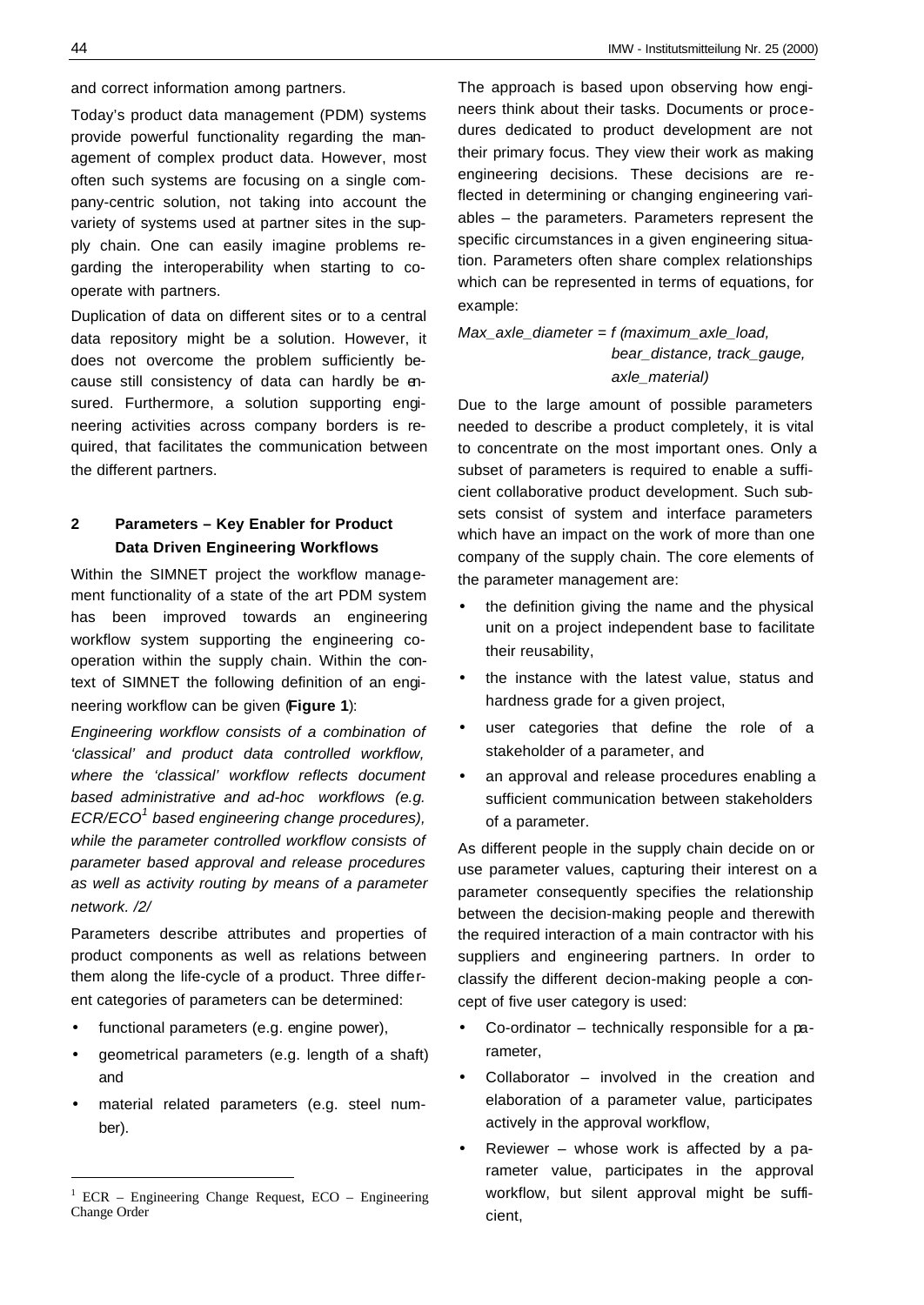

**Parameter network**

**Figure 2** Integrating the Parameter Management into PDM Core Functions

- Subscriber interested in a parameter, gets a notification only during approval workflows,
- Supervisor responsible for a parameter from the organisational point of view, has to release a parameter depending on the status of the overall project.

On the other hand the user categories determine the participants of the approval and release workflow during its execution.

**Figure 2** illustrates the overall context of the parameter-based approach and its integration into the core functions of PDM systems. Starting point is the product structure with allocated documents that describe parts of the hierarchy from different views, such as a CAD drawing or a FEM model.

By capturing system and interface parameters and their linkage to affected components of a product structure indirect interdependencies between product components are revealed. The evolving parameter network furthermore indicates the relations between different parameters. Thus enables an easy detection of affected product components whenever a change request occurs.

People that have an interest in a parameter are assigned to it within a certain user category that meets their level of interest. This assignment may change from one parameter to another, for example an engineer designing the brake equipment for a train might be co-ordinator for the parameter 'hydraulic pressure' while at the same time he is a reviewer for the parameter 'maximum train speed'.

Furthermore, one approval and release workflow is applicable to all parameters. Participants of such workflow are determined by allocating the corresponding user category to the workflow tasks. Once the workflow is started for a given parameter the people assigned to that user category are determined as workflow participants for this parameter.

When introducing this approach an analysing phase is required to capture the most important parameters and to create the parameter definitions accordingly. Starting the implementation together with a pilot project enables engineers to create the parameter definitions and instantiate them simultaneously. The relations between the parameters are captured during the performance of the engineering activities.

Change requests are usually communicated in a parameter-based way. Examples are "The engine power needs to be increased" or "The shaft diameter is not sufficient". The parameter to be changed then automatically becomes the starting point for all further considerations.

As soon as a parameter is subject to a change, its current status is set to "in change". This is also true for the linked product structure items and related documents. Afterwards only those persons (or roles) are informed which are assigned to

the changed parameter itself and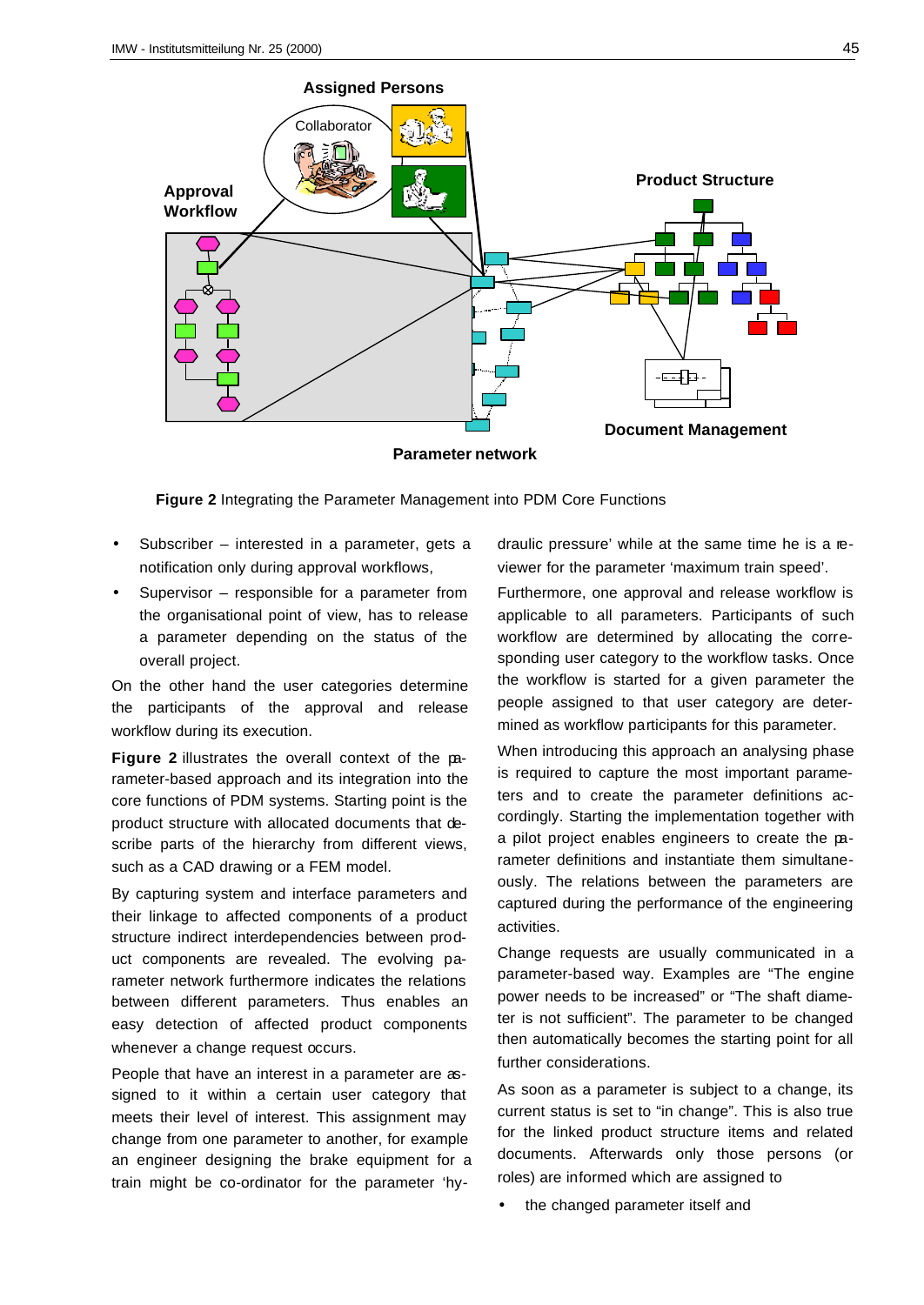• all adjacent parameters (parameters which show a first-degree interdependence with the changed parameter).

The notification of the change is performed independent from the persons' company affiliation.

However, the system only highlights the existing relation and the possible change propagation between the changed and the neighbouring parameters in the network. The notified persons must jointly clarify whether "their" parameters are actually affected by the change. As long as this clarification is not completed, the neighbouring parameters remain in their current status.

As soon as it becomes clear that an adjacent parameter is affected by the change, its status is set to "in change" as well. In addition, the persons assigned to parameters with a second-degree relationship to the initially changed parameters via the affected one are notified.

The objective is to cope successfully with the change propagation through the product model by means of a step-by-step identification via the parameters and subsequent interaction of all people assigned to the (possibly) affected parameters. As soon as the change propagation is clarified to its full extent and a consensus between all people involved is reached, all parameters set to "in change" during the change process will be jointly set to "in approval" and finally approved as well as released within a single parameter-based approval and elease workflow.

The approach described in the previous section has been implemented as a prototype into the PDM system axalant<sup> $TM$ </sup> of EIGNER + PARTNER AG. The parameter management is deemed to be applicable to business fields that are dealing with small and large scale series and platform concept, such as automotive industry and tool manufacturing. The effort of capturing parameters and their relations wont pay back for one-of-a-kind products.

#### **3 A Distributed Workspace to Enable Engineering Processes Across Companies**

During the last years tremendous efforts have been spent to shorten the throughput time in production. Now these efforts are extended to the development stage of a product, which offers great potential to improve efficiency. Simultaneous engineering has been deployed in companies to overcome the time consuming sequential way of working. Experts from

other disciplines are integrated into a concurrent engineering design team. PDM and ERP systems providing workflow management capabilities support such teams by enabling the exchange of information. However, so far the IT support ends at the borders of each of the involved companies.

The presented parameter approach significantly improves the communication within the supply chain. It makes people aware of the consequences of changes and indicates who needs to be included into a discussion. However, so far it is a more process oriented solution. The available prototype can be used as stand alone application supporting the described engineering workflow. Partners without a PDM system and/or without parameter management could be included in the PDM system of the main contractor. Work requests are sent out to their mail boxes with all the required information in it. Approval or disapproval could be stated either by an 'accept' or 'reject' button within the email, that creates a reply automatically, or by including a hyperlink that leads to the web-interface of the PDM system where additional information can be retrieved.

However, such solution would only support the view of the main contractor of the supply chain. It does not support the linkage of partner information to the overall picture of the product, because it does not enable real information sharing.

### **3.1 How to share information in a distributed environment?**

Depending on their know-how partners are developing product components and modules on their own and within their local systems, only following the specification of the main contractor. In an ideal world the specification would be mature right from the beginning and the component delivered by the supplier fits perfectly into the final product. However, practice shows that this case never occurs. Changes to the specification are required from the main contractor side as well as from the suppliers side as the design evolves. Both partners need to share a common view on the information relevant to both of them.

Currently, there are two different ways to enable access to data that is used by different partners. The first way is to grant access to the host system of one of the partners. All other partners are forced to use the client of this specific PDM system or to stick to the web-interface which is most often e-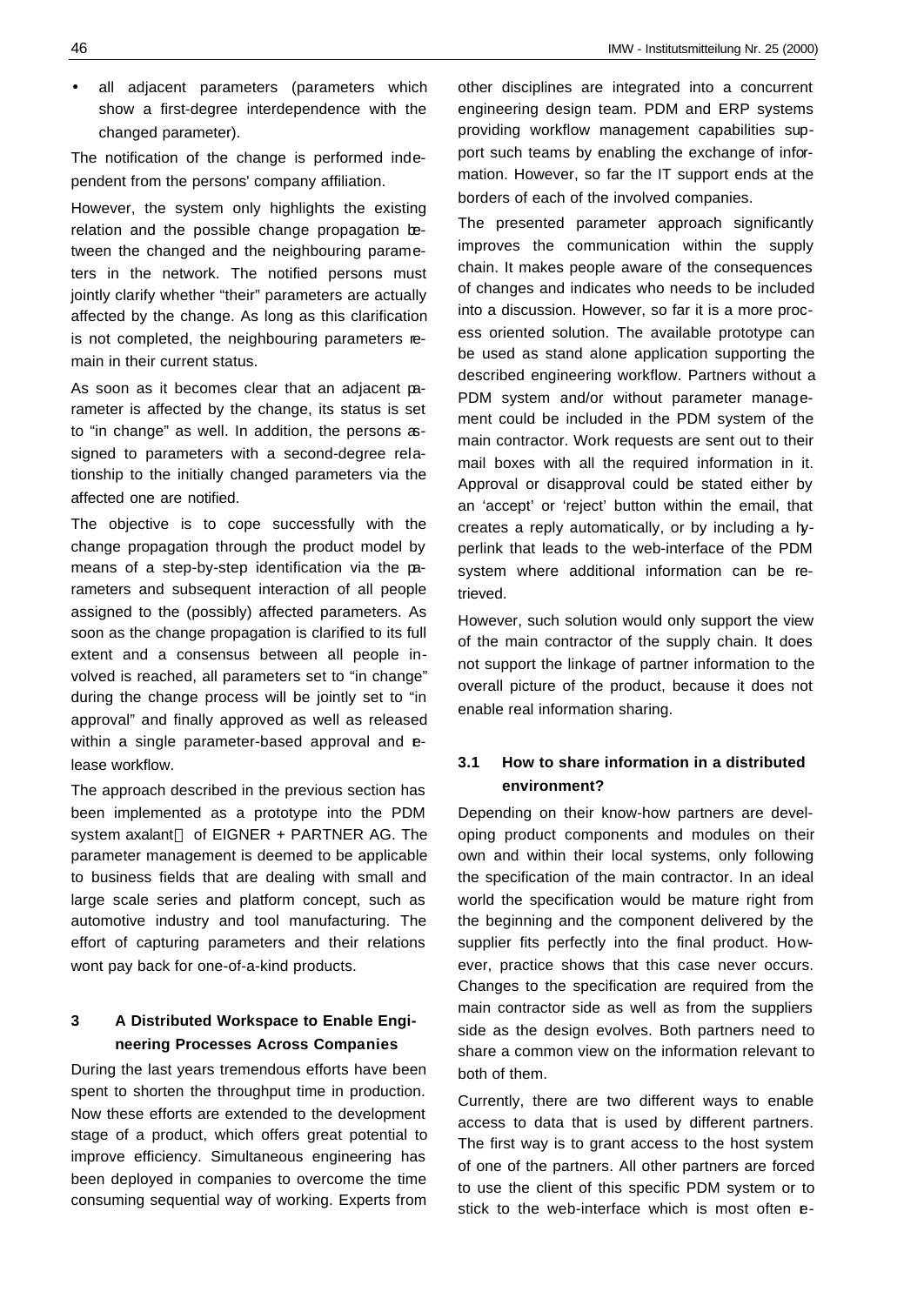

**Figure 3** The Distributed Workspace

duced in functionality. However, the number of equired clients increases according to the number of different PDM systems used by the partners. Since all data is managed only in the system of the main contractor reusability of data is nearly impossible for supplying partners.

The second way would be to use an interface between two systems and to replicate data at certain points in time to enable access to common data. In this case it is nearly impossible to ensure consistent data, because modifications may occur on both sides. In addition, it requires n\*(n-1)/2 interfaces to connect all partners of the engineering team. Therefore, other concepts are required to enable real concurrent design across companies taking into account the security demands and intellectual property rights of all partners of the supply chain.

In order to fulfil such requirements the concept of a distributed workspace has been developed within SIMNET. Such a workspace is used to publish data in a controlled way. Publishing in this context means the creation of a node in the workspace that represents a link to a remote object at a partners site (see **Figure 3**). Therewith no "real" data is stored in the workspace itself.

The workspace provides a virtual engineering community (VEC) with a platform that allows a secure sharing of information and a centralised management of project dependent data, that is considered relevant for the organisation and control of the co-operation within the community, such as notification procedures and administrative information about users. It allows all partners to get an instant

look on the current stage of a project and the data that is available, while at the same time each partner controls the access to his data individually.

Within the workspace users are able to navigate through the data in a way that is independent from the current location of the data. Detailed information can be retrieved by following the link to the remote object at the partner side, that owns the data. Furthermore, the distributed workspace provides notification capabilities that can be used to inform users about updates of nodes.

In addition special nodes are used to represent system and interface parameters in order to manage projects based on cross-company engineering workflows. Such nodes are linked to all representations of the parameters stored in the local PDM systems of the partners.

#### **3.2 Requirements and Demands regarding a Distributed Workspace**

Sharing and exchange of product data across company borders strikes a very sensible area within a company. Knowledge and information are treated as very valuable goods that require special protection. Therefore, special attention will be put on security issues in terms of:

- granting access to data only for authorised personnel, that includes ensuring that a person can be clearly identified and
- secure data transport independent of the way the data has been accessed (using a webclient, a native PDM client or email).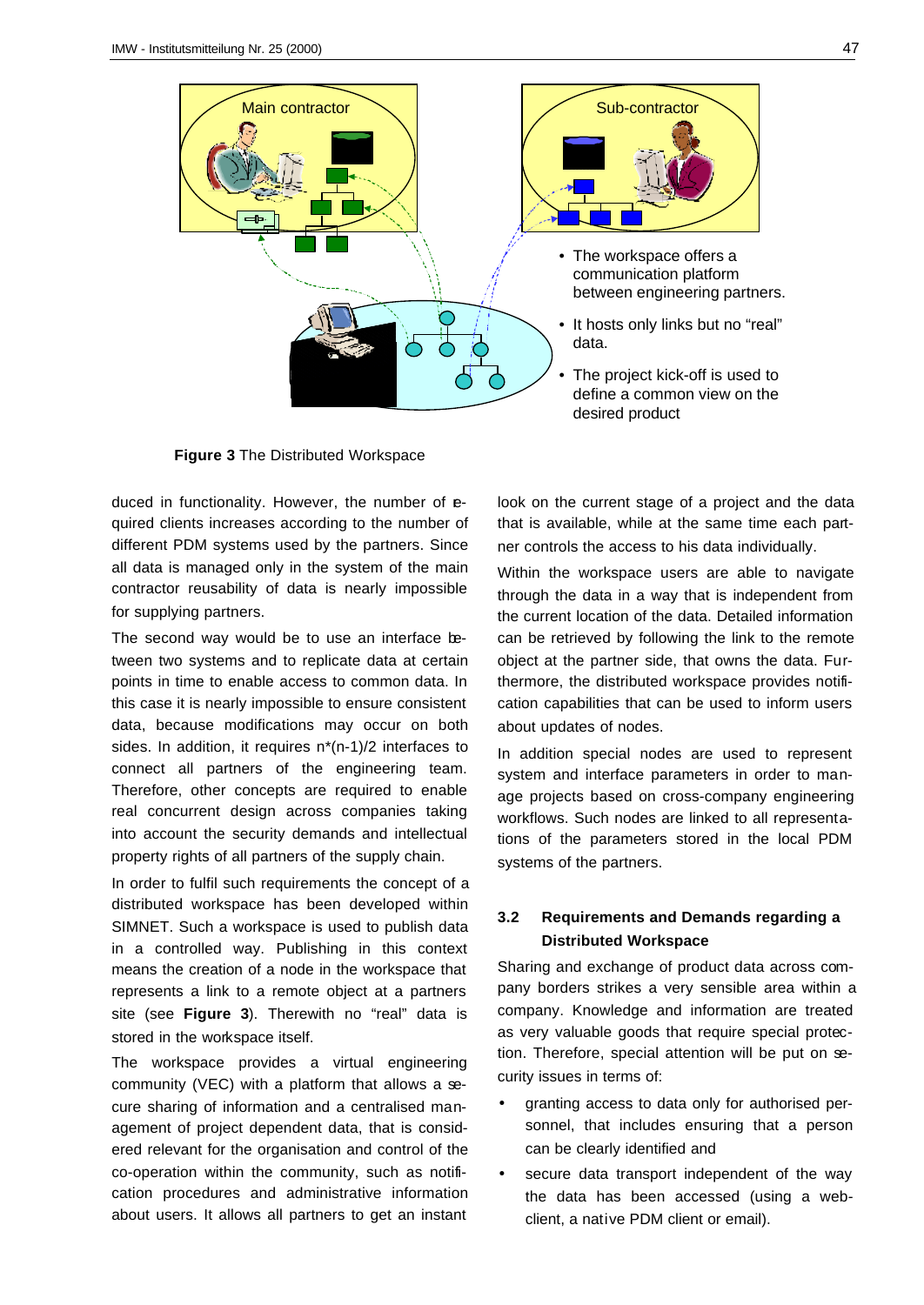Since access rights to the local data are granted at partner level each partner is able to monitor at any time who accessed what data at which time. Furthermore, this access can be revoked at any time if contractual problems or abuse of data occurs, without the need to ask a third party to shut down the access.

Another aspect is related to the parameter management itself. Since the concept presented in section 2 leaves a lot of possibilities of usage, the mechanisms used in the Workspace must not affect the implementation of each company. Partners only have to agree on a common strategy used within the workspace. That means local approval procedures and life-cycle definitions are not affected so the engineers can stick to their normal way of working. Mapping mechanism need to be implemented in the workspace to ensure at this level a common understanding of statuses and procedures.

#### **3.3 Deployment of the Distributed Workspace**

During a kick-off meeting at the beginning of a project the partners need to define their common view on the desired product and the information that needs to be shared. Later on each partner links his information to the corresponding nodes. The evolving structure does not necessarily match the real product structure. It is more a work break down structure or project view on the product.

The distributed workspace is a server on its own that can be hosted by a service provider. Companies with multiple supplying partners are able to create a workspace for each project they are working on. All project participants are able to access the workspace using a web client. Using the distributed workspace as a central gateway to project relevant data enables efficient handling of information.

A user requests data via the web client. The login procedure is based on a public key infrastructure (PKI) that clearly identifies a user. If access to the workspace is granted the user may navigate the current node structure. If detailed information are required on a special node the workspace sends a request together with the login information of the current user to the web-interface of the local PDM system. There the local access rights are checked. If access is granted the data will be presented in a browser window (see **Figure 4**).

Applying the parameter approach as presented before, enables engineers to track the ongoing product development from one location. All requests for approval are directed by the Workspace to the in-box of the user. In case of a change within one system a notification is passed to the workspace which in return sends notifications to the other affected systems that host a representation of the modified parameter. Within the local systems approval workflows are executed depending on the partners' demands. The results are exchanged via



**Figure 4** Retrieving Data via the Workspace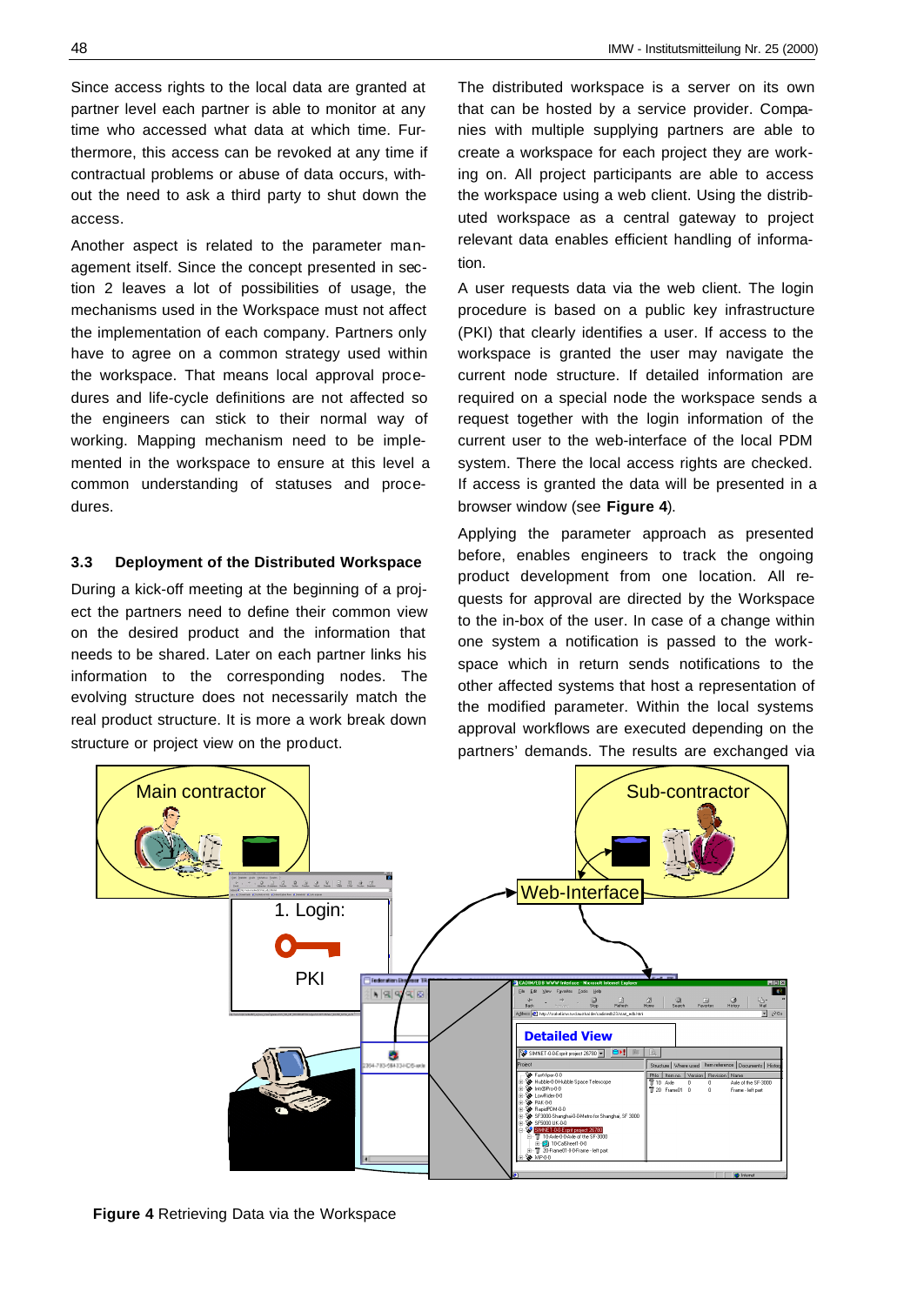the workspace which ensures the required synchronisation. /3/

A summary of information of a parameter is presented in the workspace, such as latest approved value and current state. This is especially useful if partners do not have a parameter management on their own. In this case a subscription mechanism can be used to keep them informed about the ongoing elaboration. Approval results are handled by the workspace to keep in sync with the overall approval procedures.

During the runtime of the SIMNET project a distributed workspace will be developed based on an  $a$ xalant $T M$  server that hosts project relevant data regarding the notification mechanism and links to original data of the partners systems.

### **3.4 Security Mechanisms deployed in the Distributed Workspace**

The distributed workspace is based on the interconnections, through the internet, of the participating organisations. Within such a *Trusted Virtual Community*, the full spectrum of security services – encryption of messages, authentication of users, authorisation of services, integrity and nonrepudiation of messages – is required for online interaction (e.g. web) and offline message exchanges (e.g. email).

The SIMNET security solution is based on state of the art standards – PKI (Public Key Infrastructure), TLS (Transport Layer Security) for online interaction and S/MIME (Secure Multipurpose Internet Mail



All the partners of the *Trusted Virtual Community* are peers, with the exception of a *Management Entity* (ME) that is independent from any single organisation and is trusted by all the members of the virtual community. The role of the ME is to implement the security policies decided by the community and make sure that the security is correctly enforced, while preserving the autonomy of the members (e.g. with regards to the "visibility" of the data); the ME is also the CA (*Certification Authority*).

The identification of users, their roles and privileges within the community, and their *Public Key* are managed by a Directory Service, based on the LDAP standard, distributed among the ME and the members. The portion of the directory service under the control of a specific organisation manages the local authorisation rights. Smart cards will be used to reinforce the security.

The deployed security mechanisms are used on one hand to determine access rights while a user is browsing through the workspace and on the other hand to prove the correctness of data by checking its digital signature. Therewith, the user can only see what is allowed by the assigned permissions. In addition, the access rights define whether a user is allowed to follow a link into the partner's database and/or to download files represented by nodes in the workspace. Furthermore, the access rights de-



**Figure 5** Security Infrastructure /4/

termine which elements can be created, updated or deleted and what relations between nodes can be established.

Digital signatures are used to prove the correctness of links (avoiding guessing of links to other objects, that shall not presented in the workspace) and the original author of a link. Thereto, the signature is made up of identifying attributes of an object and of the authors specific key whenever a user publishes objects stored in the partner's database. Only with